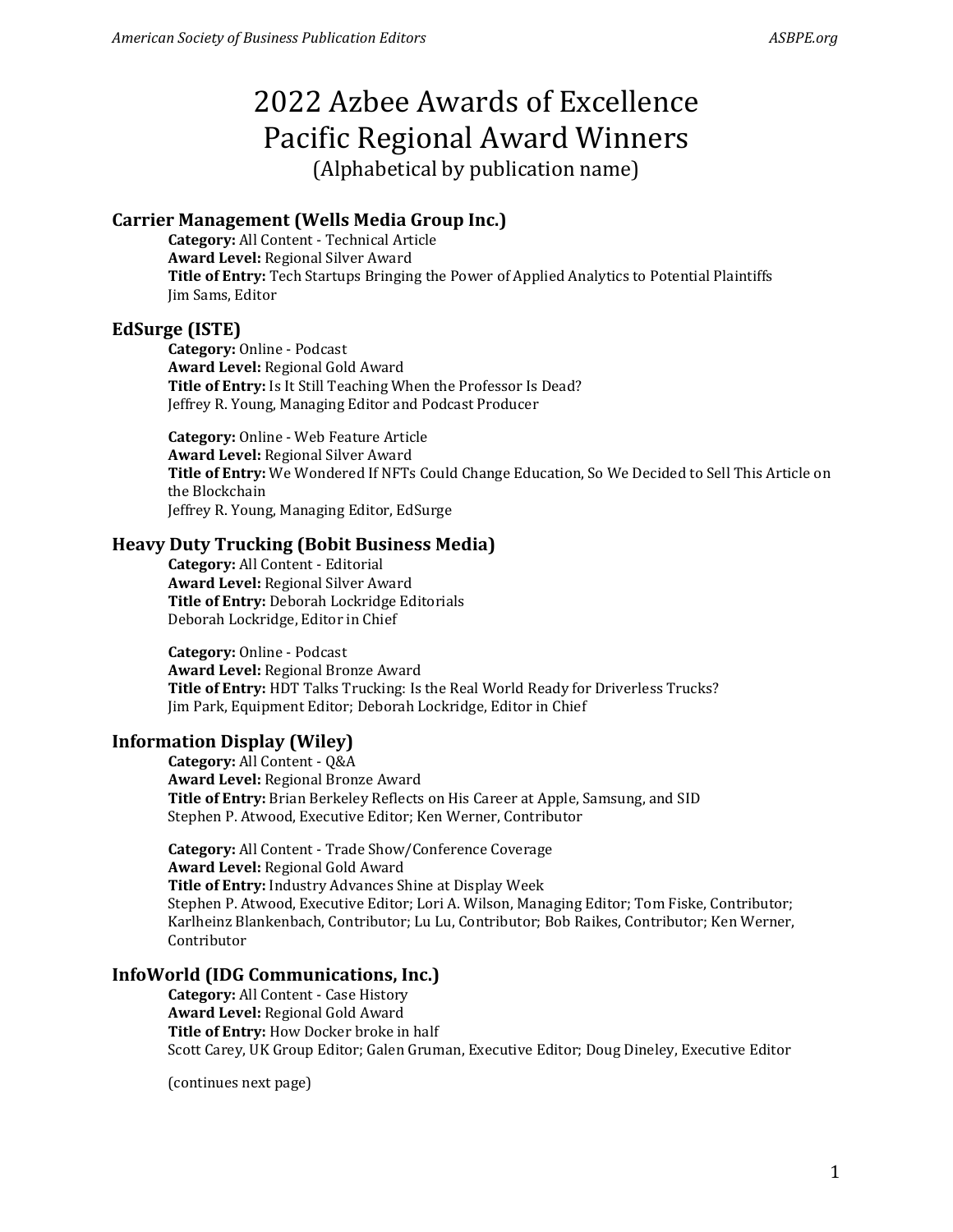# 2022 Azbee Awards of Excellence Pacific Regional Award Winners (Alphabetical by publication name)

# **InfoWorld (IDG Communications, Inc.)**

**Category:** All Content - Regular Column, Contributed **Award Level:** Regional Gold Award **Title of Entry:** Matt Asay's regular column Matt Asay, Contributor; Doug Dineley, Executive Editor

#### **Insurance Journal (Wells Media Group Inc.)**

**Category:** Online - Online Single Topic Coverage by a Team **Award Level:** Regional Silver Award **Title of Entry:** Cyber Risk and Insurance Coverage Elizabeth Blosfield, East Editor; L.S. Howard, International Editor; Andrew Simpson, National Editor

**Category:** Online - Webinar, **Award Level:** Regional Gold Award **Title of Entry:** Webinar- Cyber Insurance: Is This the Beginning, Middle or End? Elizabeth Blosfield, East Editor; Bobbie Dodge, VP New Media

#### **Scotsman Guide Commercial Edition (Scotsman Guide, Inc.)**

**Category:** Design - Opening Page/Spread - Photo Illustration **Award Level:** Regional Bronze Award **Title of Entry:** The Paperless Revolution Andie Becker, Designer

**Category:** Design - Opening Page/Spread - Photo Illustration **Award Level:** Regional Silver Award **Title of Entry:** Into the Fog Chuck Howard, Senior Designer

**Category:** Print - News Section **Award Level:** Regional Bronze Award **Title of Entry:** News Roundup Arnie Aurellano, Website Content Editor

**Category:** Print - Regular Department **Award Level:** Regional Bronze Award **Title of Entry:** Spotlight Victor Whitman, Commercial Editor; Neil Pierson, Editor in Chief

#### **Scotsman Guide Residential Edition (Scotsman Guide, Inc.)**

**Category:** Design - Feature Article Design, 12 or More Issues per Year **Award Level:** Regional Bronze Award **Title of Entry:** The Condo Conundrum Chuck Howard, Senior Designer

**Category:** Design - Feature Article Design, 12 or More Issues per Year **Award Level:** Regional Silver Award **Title of Entry:** Fighting Shape Paula Douglass, Senior Designer

(continues next page)